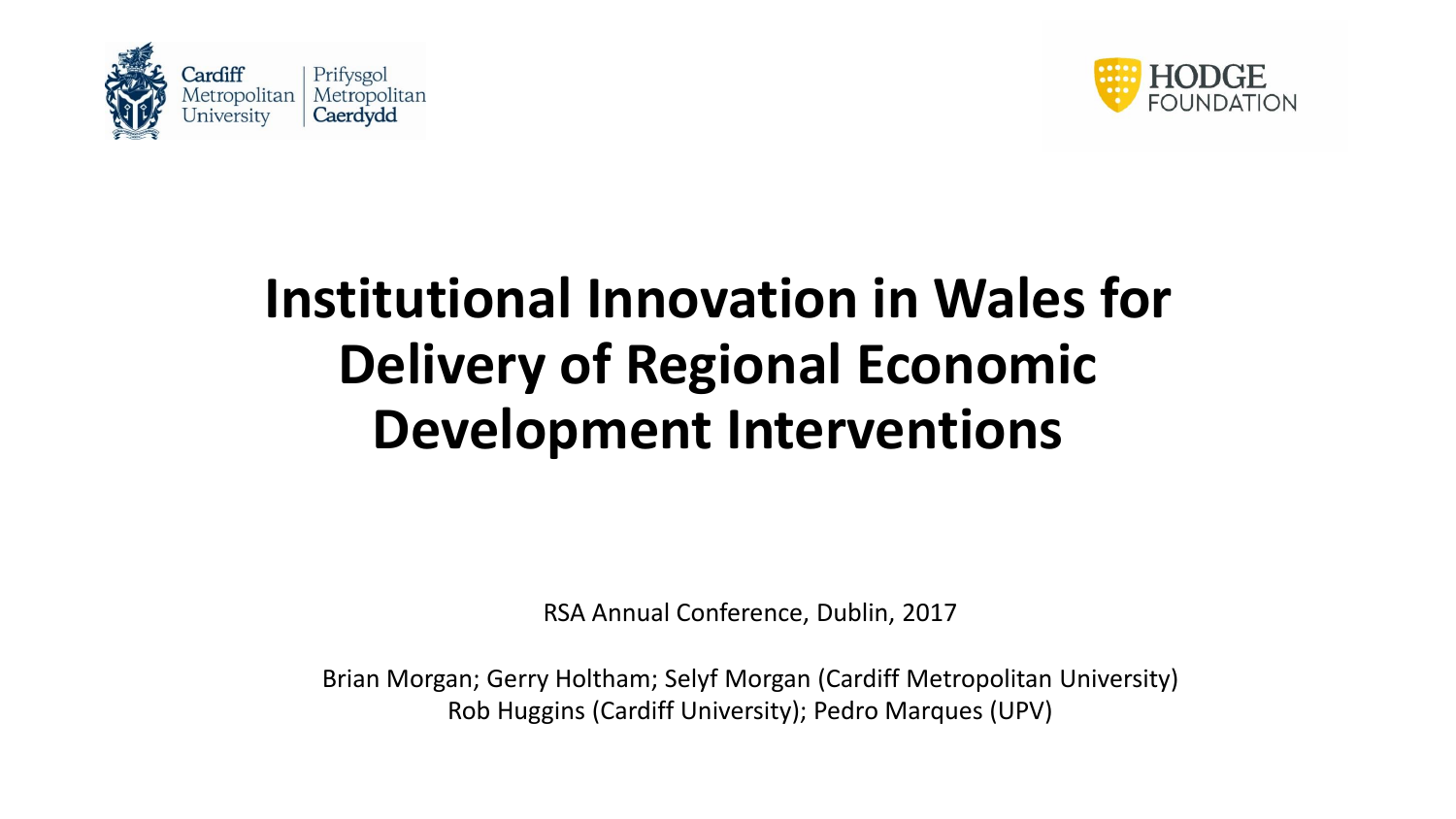



#### Review of Institutional Structures

The context:

- Developing Strategies
	- UK Industrial Strategy
	- Welsh re-formed Industrial Strategy
	- Brexit
- Governance Reforms
	- City Region Development (also in England)
	- Local Government Reorganisation
	- Discussion on Delivery Vehicles: Executive Agencies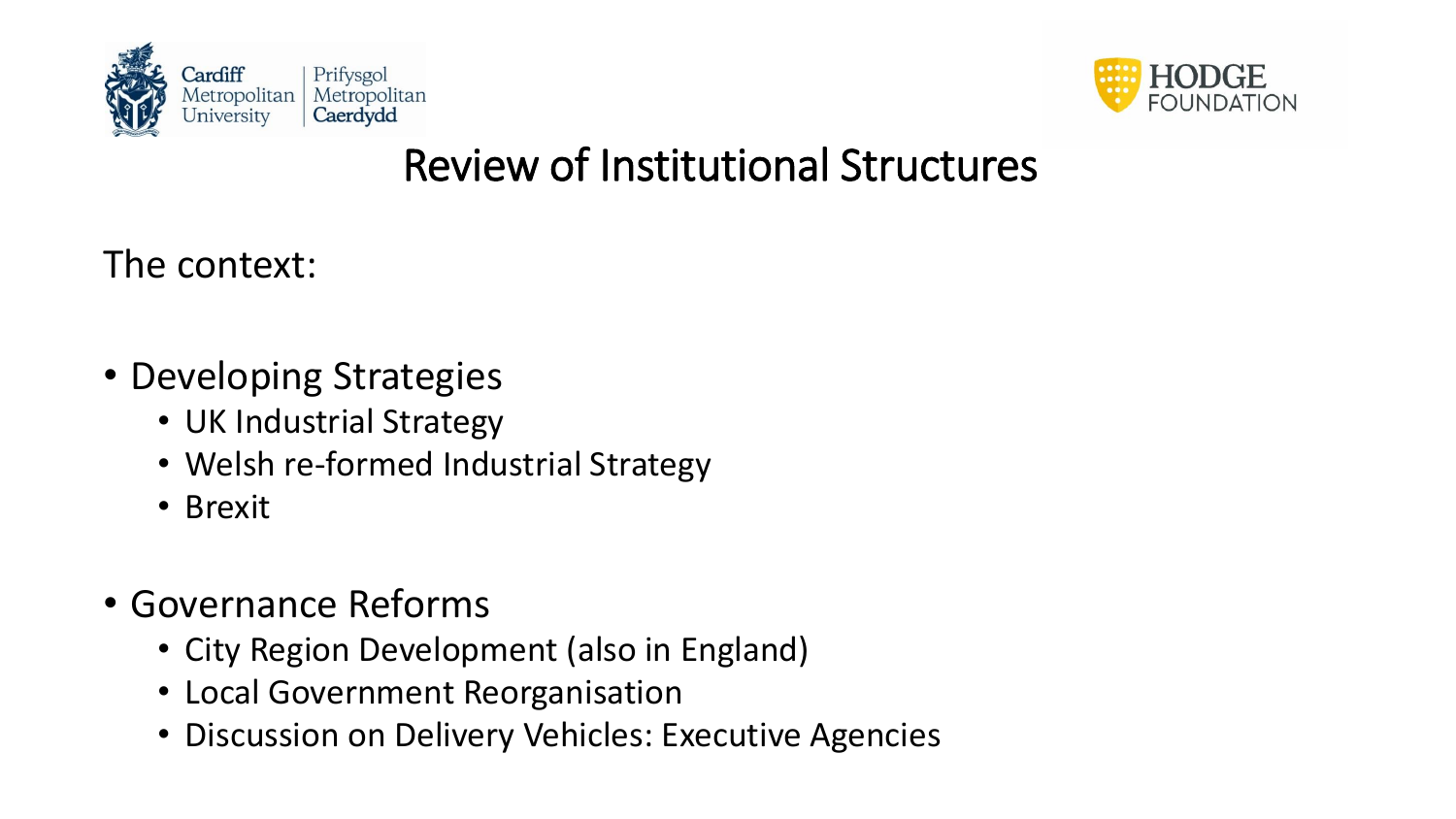

## Models for Government



Smart Specialisation (Foray, 2014)…..

- Central to EU's Regional Development agenda
- Entrepreneurial discovery process but latent economic opportunities unexploited hence
	- need to stimulate organisations such as research institutes/ executive agencies
	- Find areas of activity complementary to what exists and could generate new activity
	- Invest in accessible horizontal technologies to generate human/physical/ legal infrastructure

…..requires an embedded State (Morgan, 2016)

- Communicates effectively with a variety of partners in order to identify emergent opportunities
- Contrast with an excessively centralised state/an excessively autonomous institutions- a balance required
- Potential for remodelled Economic Development Executive Agency(/ies)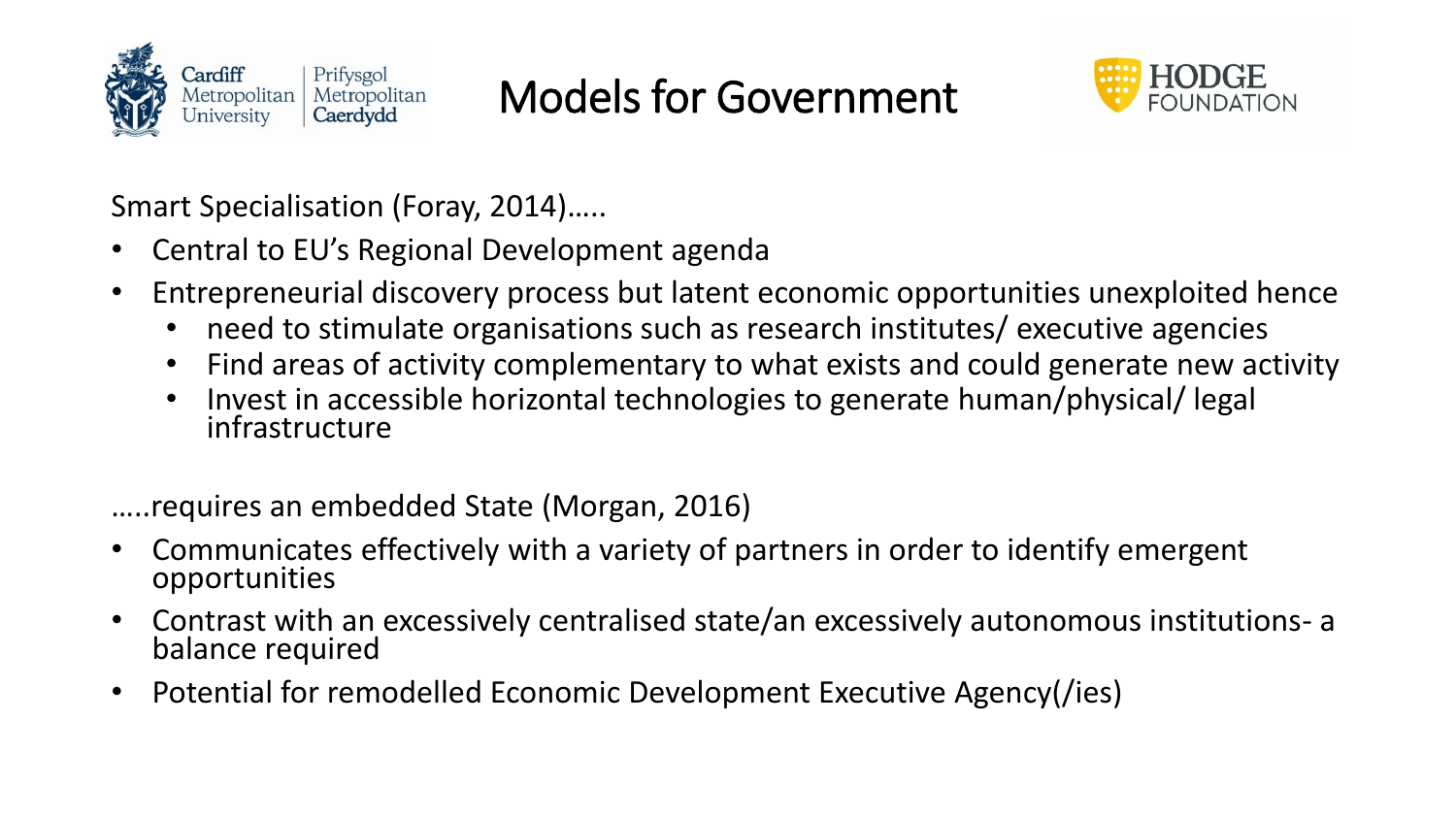



#### Structures, Institutions, and the Embedded State

- In Wales, new/ modified structures are potentially emerging in a number of areas: City Regions; Local Authority reorganisation
- An interest in Economic Development Executive Agencies; Infrastructure Commission; Investment Bank; new finance models e.g. the Mutual Investment Model (public sector developments)

Important need:

- shift attitudes toward economic governance embracing an embedded State
- public agencies to maintain intimate knowledge of industrial landscape, to nurture, facilitate, rather than to direct
- land-use, economic, and infrastructure development need regional perspective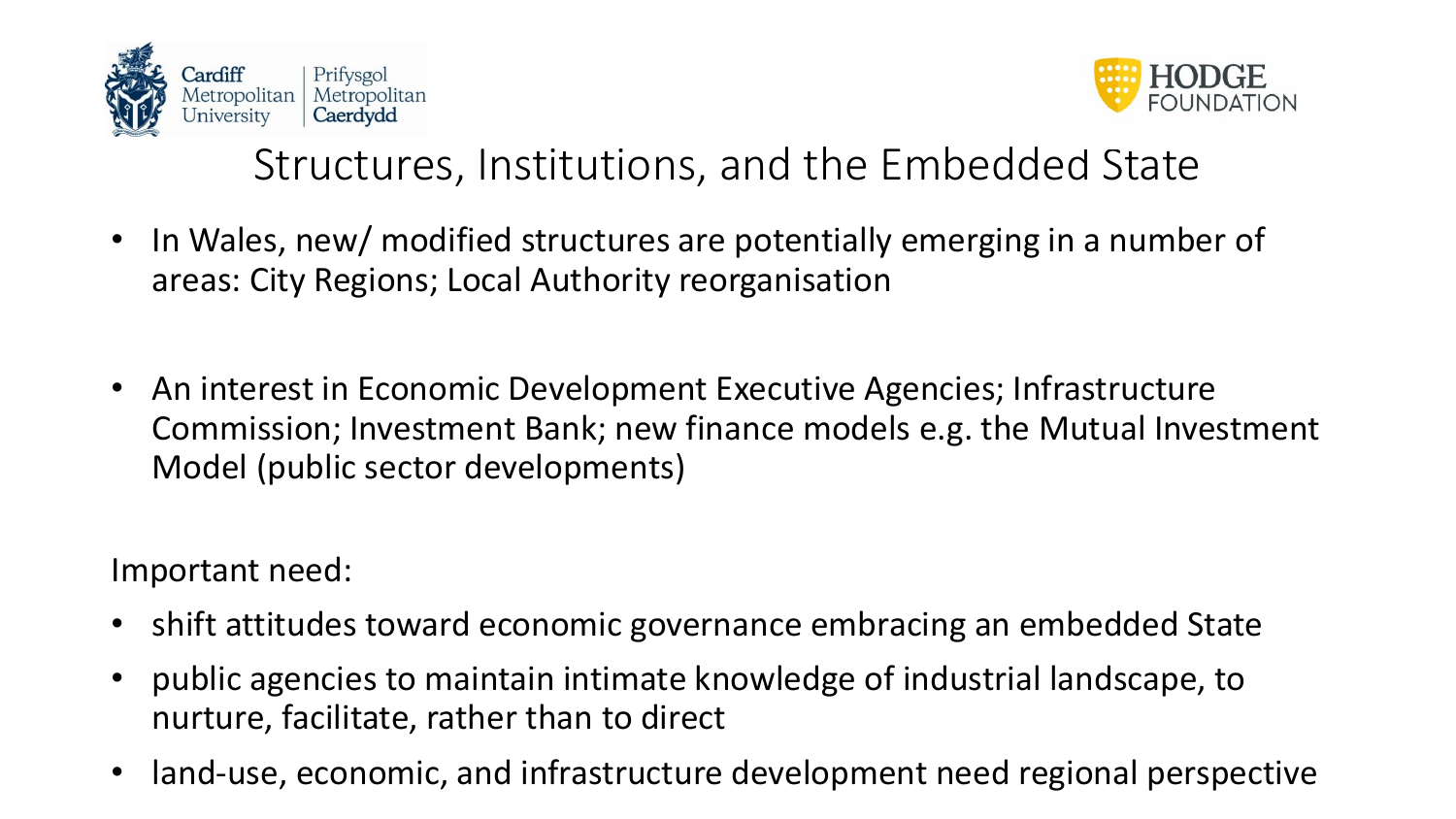



## City Regions and Local Authority Reorganisation

Two processes happening simultaneously:

- LA Reorganisation proposed by voluntary Joint Governance Committees – risk to accountability for delivery
- Governance of City Region slow progress to set up delivery vehicles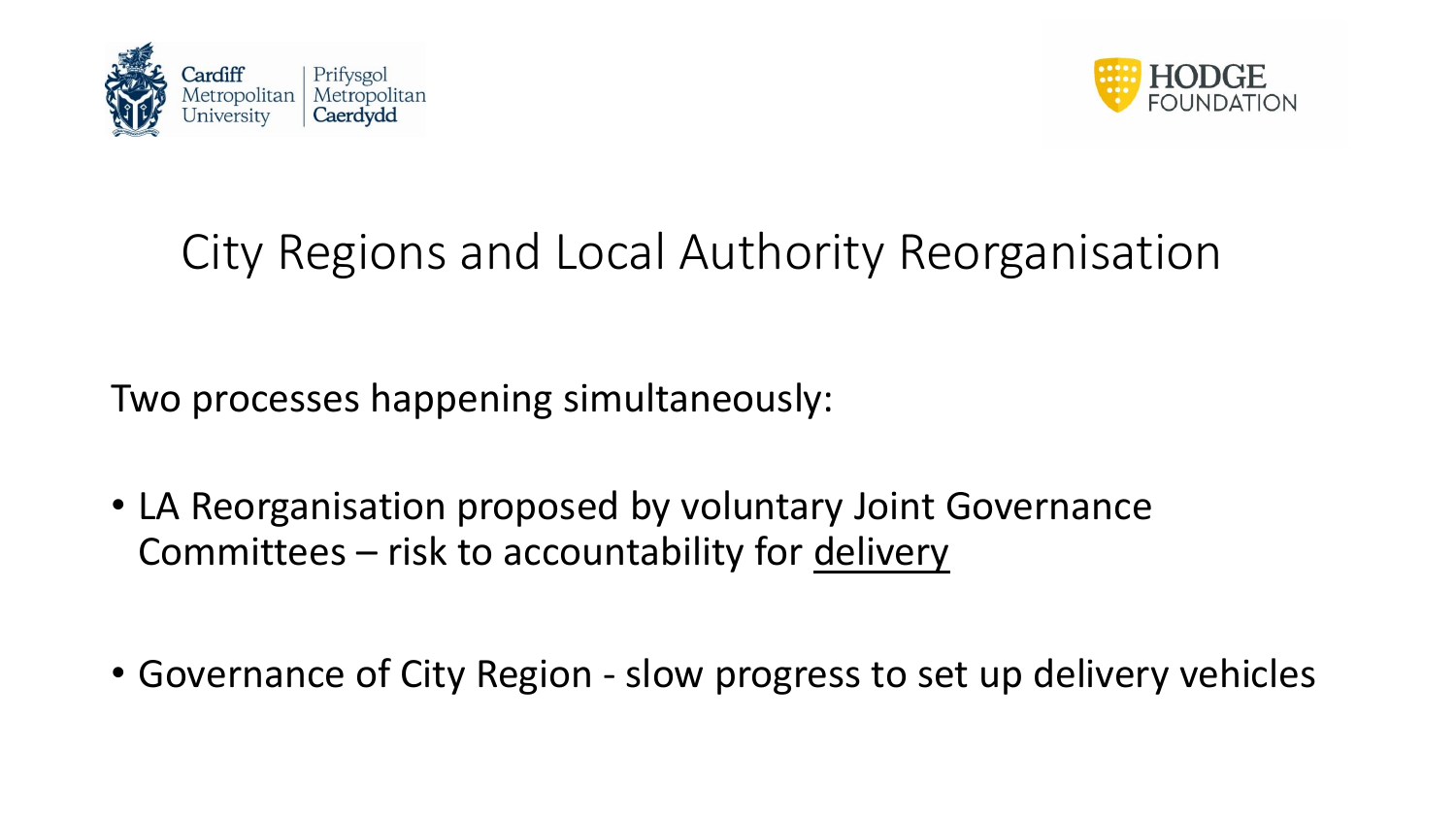



#### Industrial Strategies: Governance

Welsh Industrial strategy informed by UK level (Green Paper)

- Devolved policy area
- No guaranteed like-for-like replacement for European Structural Investment funds, priorities, programmes
- Strong regional focus/ place based approach promised at UK level

Welsh level

- Regional perspective instead of 22 Local Authorities' strategies
- Firm allocation of personal responsibility to region: regional representatives/ mayor and/or Combined Authority with an Executive Agency
- Executive Agencies for Infrastructure Development (national and 3-regional)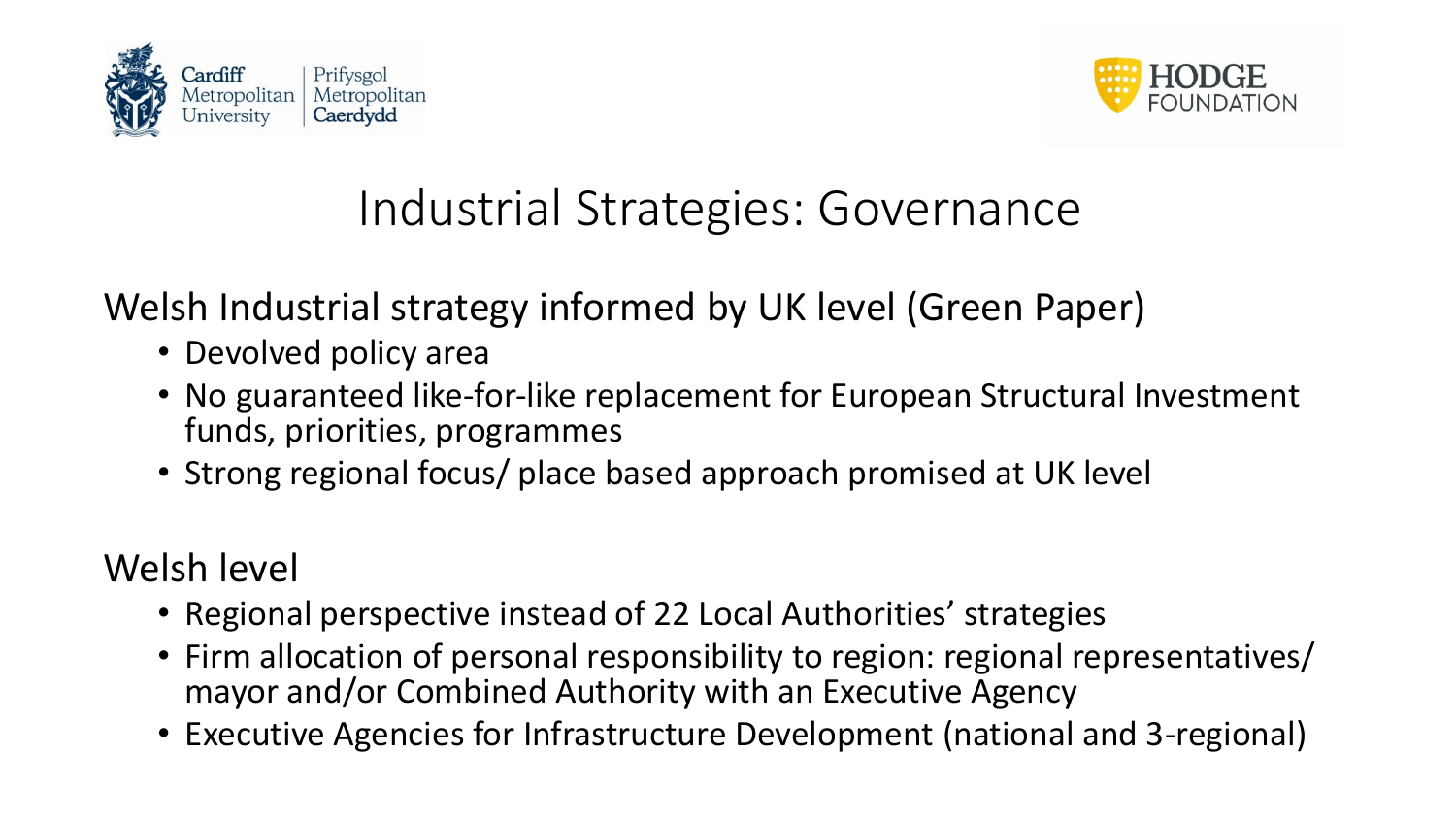



## Institutional Innovations: Concluding Thoughts

Institutional innovation will be required in several areas to:

- improve capacities in delivery and achieve an embedded State for practical support and advice
- build capacities and look for opportunities to support and develop e.g. Entrepreneurial Account Managers
- And responsive instruments e.g Continuity Finance

Responsiveness to entrepreneurs, with competitive advantage at firm level, may be more important than preconceived priorities